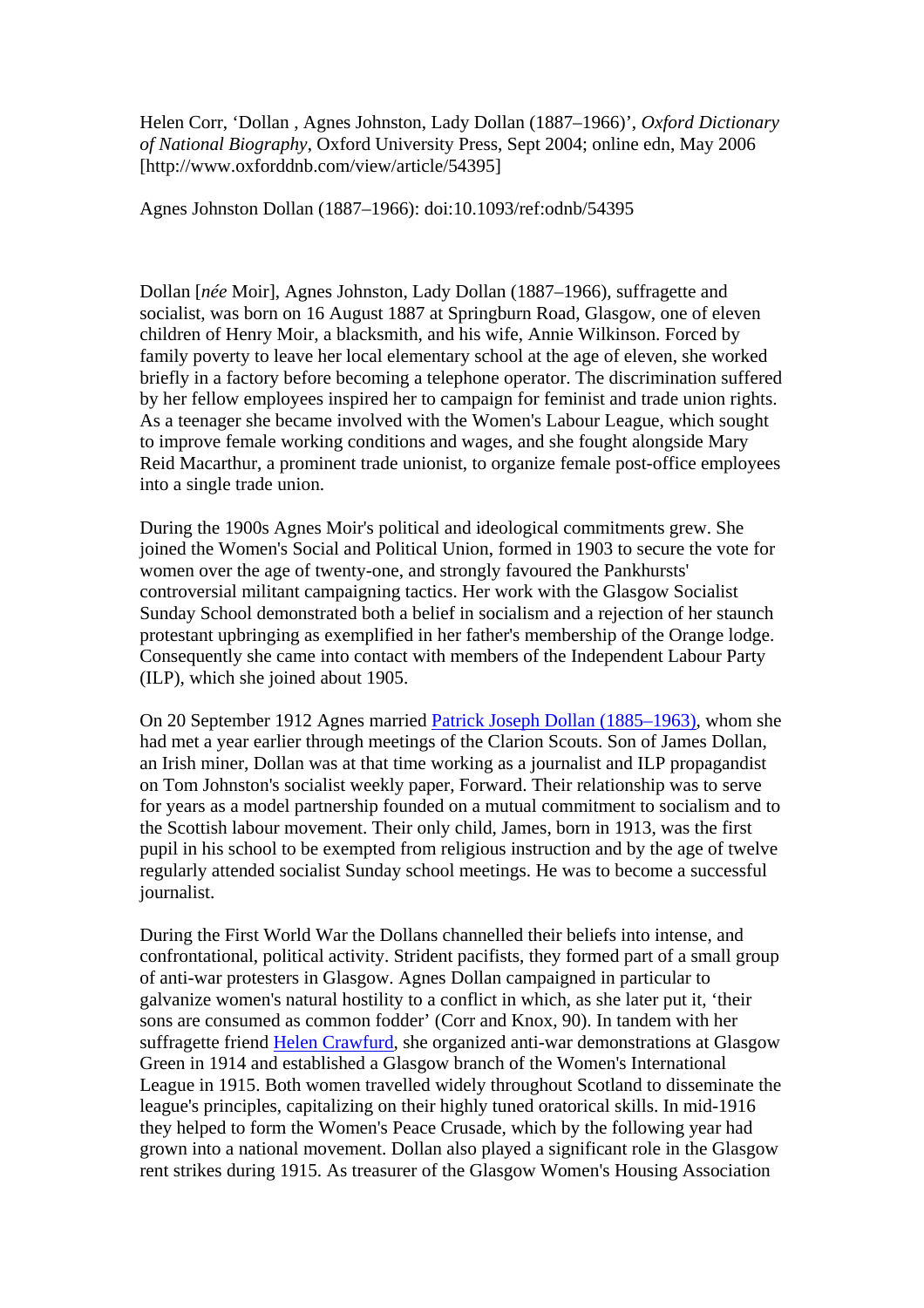she headed the campaign, backed largely by housewives, against the council's rent increases; its stubborn resistance prompted the government's intervention and the Rent Restriction Act in late 1915. Despite this Dollan continued to protest against high rents and was jailed briefly in 1917, at the same time that her husband was ensconced in Wormwood Scrubs in London as a conscientious objector.

With the arrival of peace Agnes Dollan plunged more deeply into municipal and provincial politics. From 1918 until the 1930s she served on a variety of bodies, furthering both Patrick Dollan's and her own political careers. Between 1918 and 1921 she was a leading advocate of improved child care, and of medical and health facilities on behalf of Glasgow education authority. In 1921 she was elected to Glasgow town council where, alongside her husband, she fought for a Labour majority and for municipal control of housing, transport, and health. In 1922 she began a six-year stint as a member of the Labour Party's executive committee, and in the 1924 general election she stood (unsuccessfully) as the first female candidate for Dumfriesshire. Following a short period in the political wilderness in the early 1930s, owing mainly to ill health, she resumed her seat on the Labour Party national executive and opposed—but could do little to prevent—the ILP's disaffiliation in July 1932. This led to her being appointed in 1933 as first president of the women's council of the Scottish Socialist Party, which Patrick Dollan had founded as an alternative to the ILP and which remained in existence until it merged with the Labour Party in 1940.

Agnes Dollan's reaction to the growing international tensions of the 1930s mirrored that of many pacifists. At a Labour Party women's conference in 1933 she appealed for united female opposition to warfare. In early 1938 she went further and professed that fascist militarism was the creation of British toryism and capitalistic aggression. A year later, however, like her husband she had transformed her views and become a supporter of rearmament and the war effort. 'It was all very well to theorise under normal conditions but we were not living under such conditions today', she told a Scottish women's Labour Party conference in February 1939. 'We were facing a crisis which might mean general mobilisation' (Corr and Knox, 91). During the war her proven talents as an organizer and propagandist were much in demand—not least by Patrick Dollan, whose position as lord provost of Glasgow included responsibility for civil defence. She also played an integral part in the women's volunteer service. For these services to the community she was appointed MBE in 1946; her husband received a knighthood.

As a mark of her new-found respectability and her knowledge of Scottish issues, Lady Dollan was appointed to the royal commission on Scottish affairs in 1953–4. Her support for a limited amount of administrative devolution echoed the Labour Party's line of policy. Through the Scottish committee she also helped to organize Scotland's contribution to the 1951 Festival of Britain, and she sat as a governor of Hutchison's grammar school between 1948 and 1955.

In her later years Lady Dollan's views on religion and war underwent radical change. Possibly affected by the atrocities committed during the Second World War, she became involved with the Moral Re-Armament movement, which preached anticommunism and religious puritanism. This corresponded with her conversion from 'free thinking' to Catholicism, which was largely influenced by her husband's taking